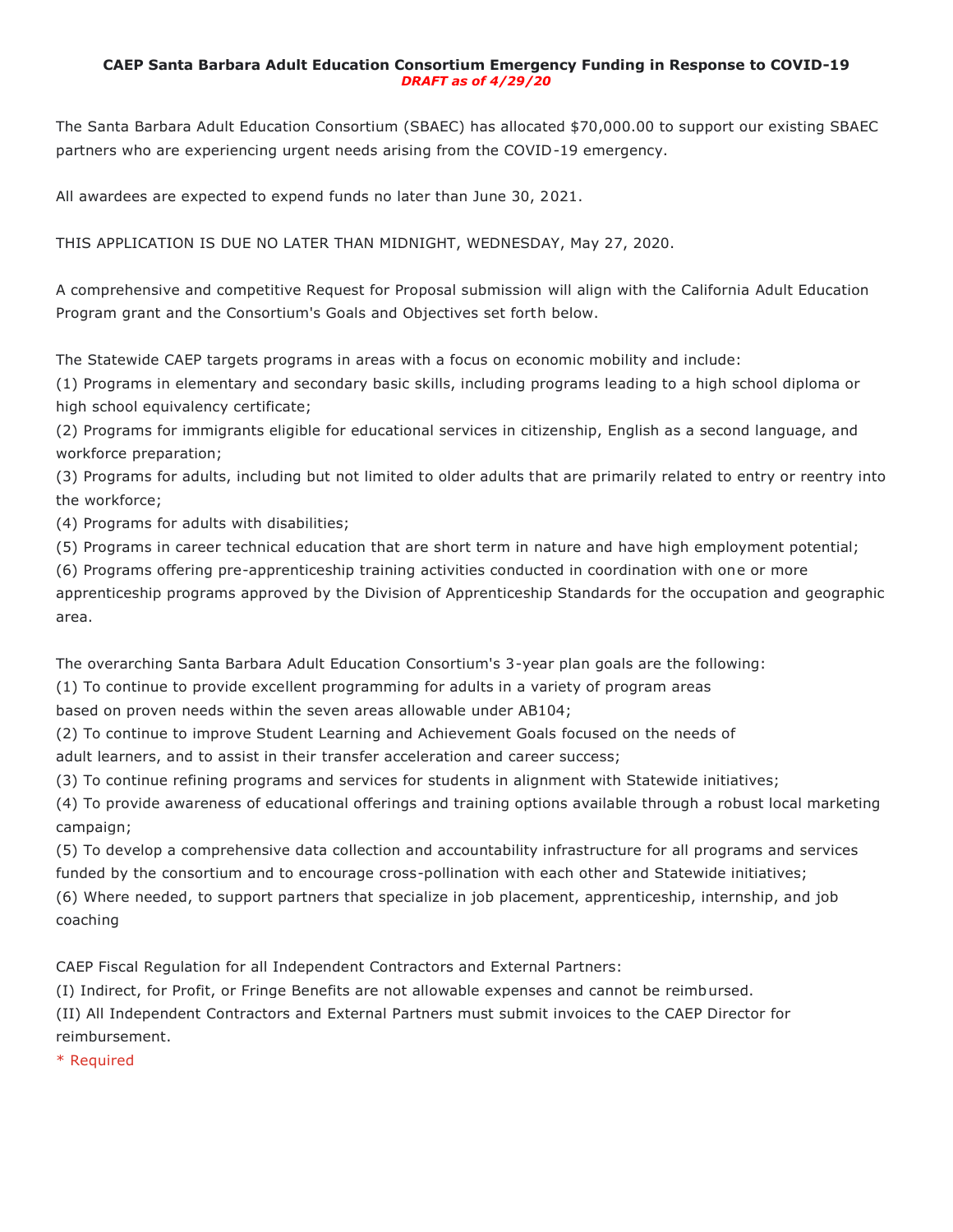Are you an existing CAEP funding awardee? \*

Yes No

# Program Name \*

Your answer

# Primary Contact Name \*

Your answer

### Primary Contact Email \*



Your answer

### Primary Contact Phone \*

Your answer

Applicable Noncredit Program Area \*

Adult Education (ABE, ASE, Basic Skills) English as a Second Language/Literacy Adults in the Workforce Adults with Disabilities

1. Executive Summary \* Please provide an executive summary of your proposed plan. Describe goals and outcomes.

Your answer



# 2. Justification \*

Please justify the impact and need for emergency fiscal support.

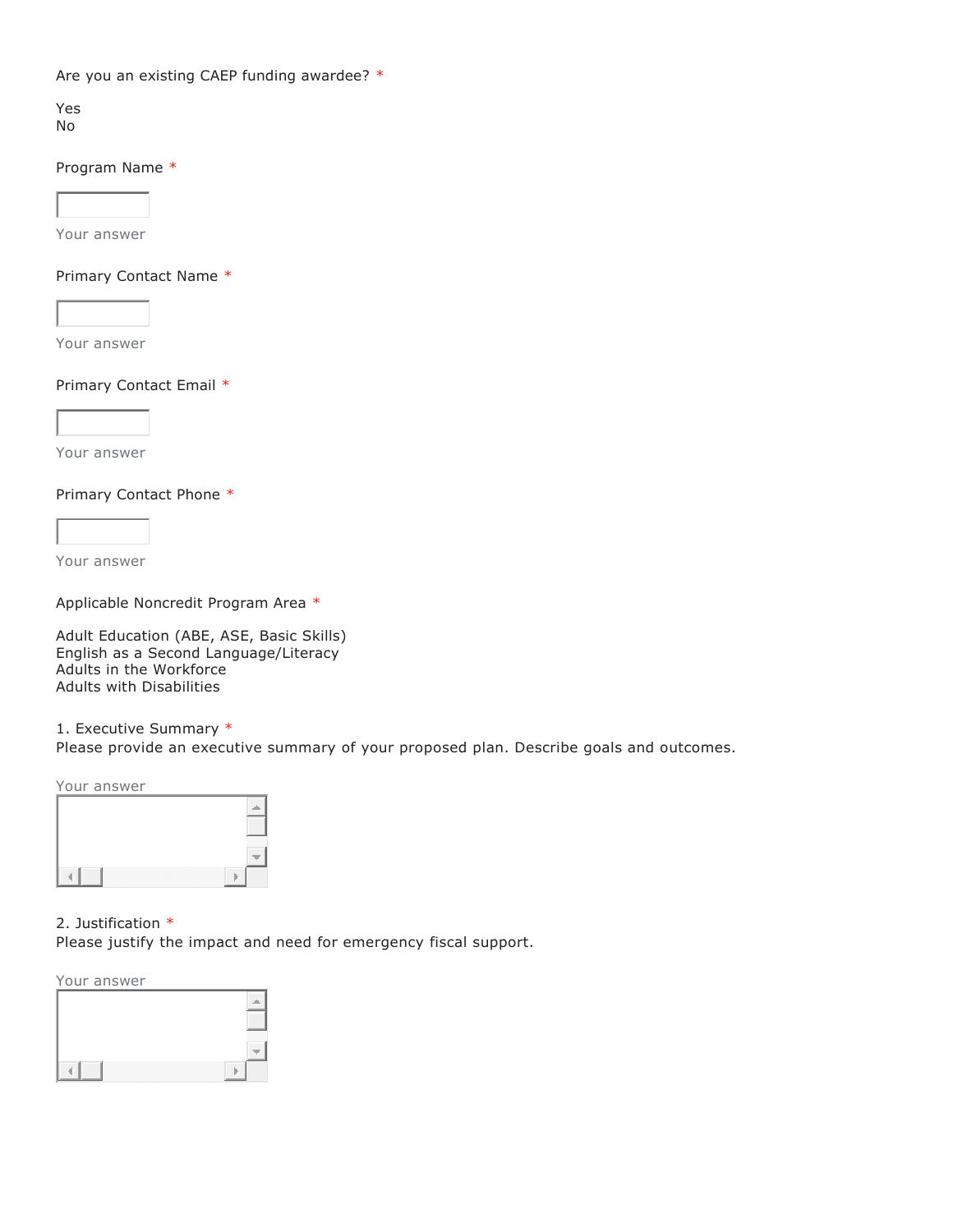# 3. Alignment \*

Please describe how additional funds will further the Consortium's goals and objectives.

Your answer



# 4. Activity Chart \*

Please use Activity Chart provided in the link under the instructions and email to [sbaebg@gmail.com.](mailto:sbaebg@gmail.com) The Activity Chart should outline your program's specific objectives and activities, along with a timeline for completion, the person/agency responsible, outcomes and data capture methods. Please attach additional pages if necessary. \*

I certify that the Activity Chart has been completed and emailed to [sbaebg@gmail.com](mailto:sbaebg@gmail.com)

Total Budget Requested \*



Your answer

### 1000 (Instructional Salaries) \*

Total dollars requesting for INSTRUCTIONAL PERSONNEL (include 25% for BENEFITS in 3000 section below)

Your answer

# 1000 Detail \*

Please provide a detailed budget for this category.

Your answer

| $\sim$ $\sim$ $\sim$<br>.<br>----- |
|------------------------------------|
|                                    |

2000 (Noninstructional Salaries) \* Total dollars requesting for PERSONNEL (include 25% for BENEFITS in 3000 section below)

Your answer

2000 Detail \* Please provide a detailed budget for this category.

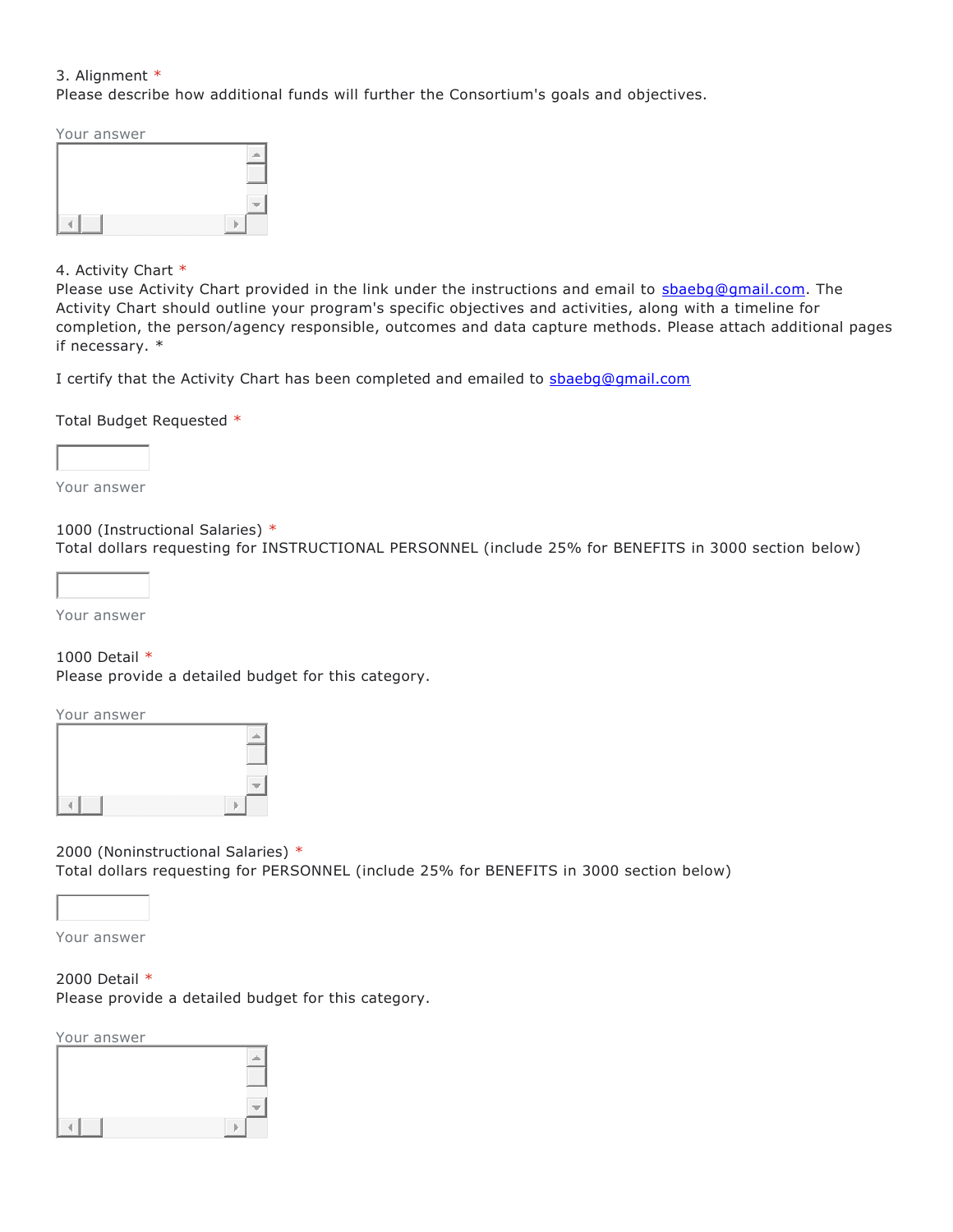# 3000 (Benefits from 1000 and 2000 categories) \* Total dollars requesting for BENEFITS . The average benefit rate is 25%.

Your answer

#### 4000 \*

Total dollars requesting for INSTRUCTIONAL SUPPLIES and NON-INSTRUCTIONAL SUPPLIES and Computer Software (not Hardware).



Your answer

# 4000 Detail \*

Please provide a detailed budget for this category.

Your answer



# $5000 *$

Total dollars requesting for CONSULTANTS, MEETINGS, PROFESSIONAL DEVELOPMENT



Your answer

#### 5000 Detail \*

Please provide a detailed budget for this category.

#### Your answer



6000 \* Total dollars requesting for CAPITAL OUTLAY (Computer Hardware)

# Your answer

6000 Detail \* Please provide a detailed budget for this category.